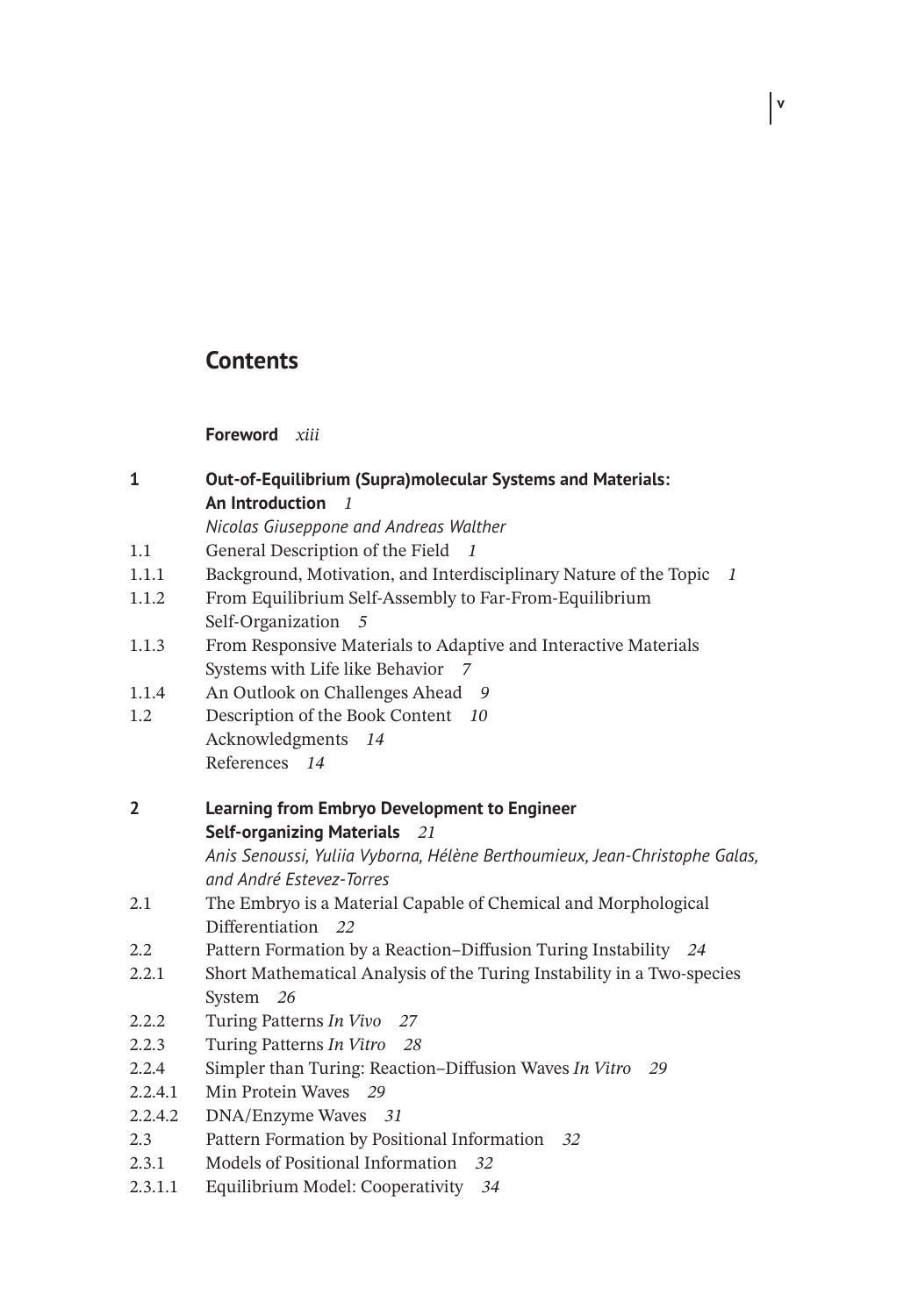**vi** *Contents*

- 2.3.1.2 Reaction-only Mechanism: Temporal Bistability *34*
- 2.3.1.3 Reaction–Diffusion Mechanism: Spatial Bistability *35*
- 2.3.2 Positional Information *In Vivo*: Patterning of the *Drosophila blastoderm 35*
- 2.3.3 Positional Information *In Vitro 36*
- 2.3.3.1 DNA Strand Displacement Patterns *36*
- 2.3.3.2 PEN DNA/Enzyme Patterns *38*
- 2.3.3.3 Transcription–Translation Patterns *39*
- 2.4 Force Generation and Morphogenesis in Reconstituted Cytoskeletal Active Gels *40*
- 2.4.1 Cytoskeletal Filaments and Molecular Motors, the Building Blocks of Active Gels *41*
- 2.4.2 Active Gel Theory for a 1D System *42*
- 2.4.3 Active Structures Generated by Cytoskeletal Systems *In Vitro 45*
- 2.4.3.1 Gliding Filaments *45*
- 2.4.3.2 Aster Formation *45*
- 2.4.3.3 Contractions *46*
- 2.4.3.4 Active Flows *46*
- 2.4.3.5 Corrugations *47*
- 2.4.3.6 Vesicle and Droplet Deformation and Movement *47*
- 2.5 Conclusion and Perspectives *48* Acknowledgment *49* References *50*
- **3 From Clocks to Synchrony: The Design of Bioinspired Self-Regulation in Chemical Systems** *61*

*Annette F. Taylor*

- 3.1 Introduction *61*
- 3.2 Bioinspired Behavior: Insight from Models *62*
- 3.3 Feedback and Clocks *63*
- 3.3.1 Clock Reactions *65*
- 3.3.2 Autocatalysis in a Closed Reactor *66*
- 3.4 Maintaining Systems Far from Equilibrium *69*
- 3.5 Kinetic Switches *71*
- 3.6 Design of Oscillators *72*
- 3.7 Waves and Patterns *74*
- 3.7.1 Fronts, Waves, and Spirals *74*
- 3.7.2 Stationary Concentration Patterns *76*
- 3.8 Synchronization and Collective Behavior *77*
- 3.9 Materials Systems *78*
- 3.9.1 Coupled Reactions and Materials *78*
- 3.9.2 Feedback in Polymerization and Precipitation Processes *79*
- 3.10 Conclusions *81*
	- References *82*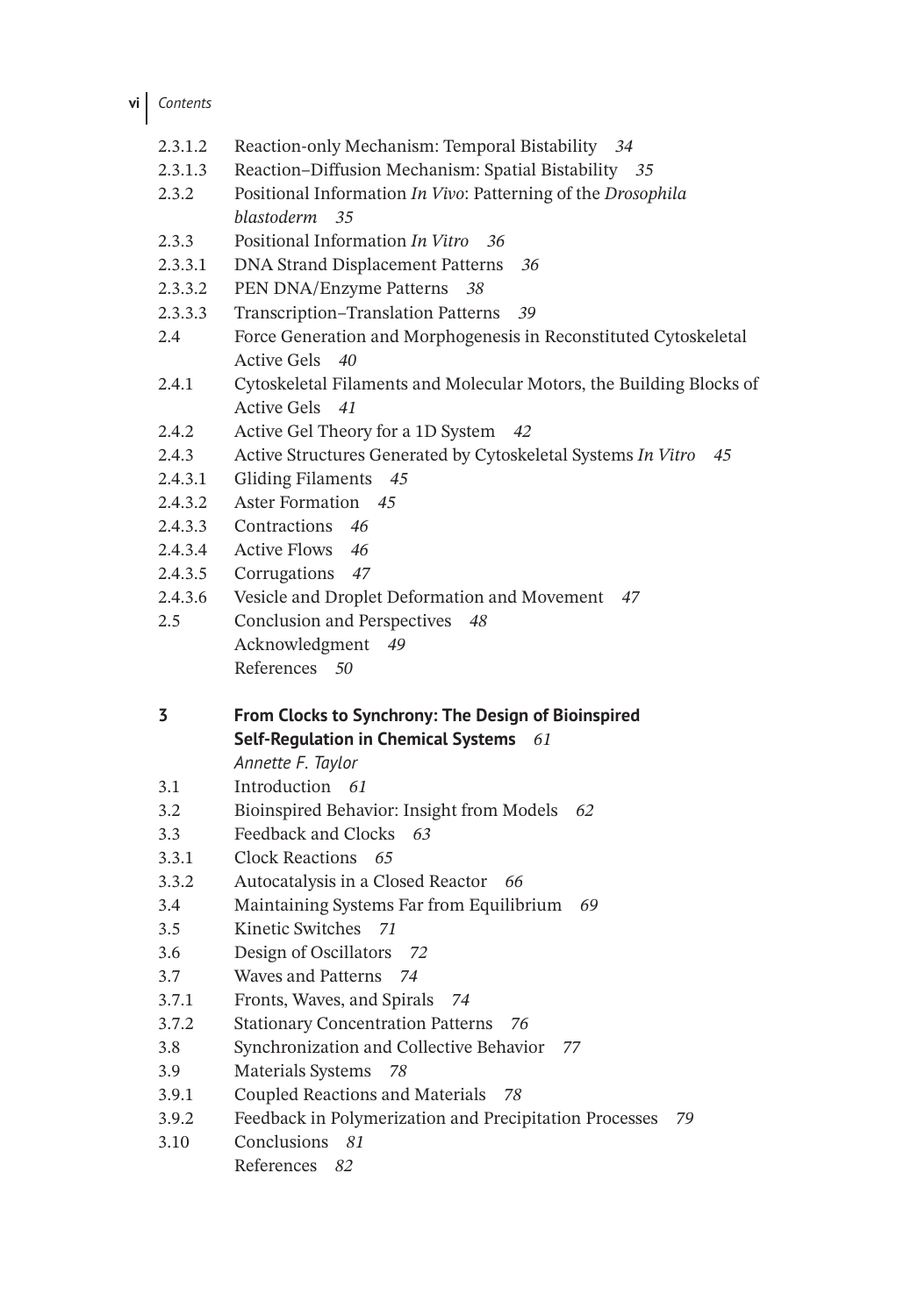| 4 | De novo Design of Chemical Reaction Networks and Oscillators |  |
|---|--------------------------------------------------------------|--|
|   | and Their Relation to Emergent Properties 91                 |  |

*Sergey N. Semenov*

- 4.1 Introduction *91*
- 4.2 The Role of Out-of-Equilibrium Conditions in the Emergence of CRN Properties and Functions *94*
- 4.3 The Role of Stoichiometry, Connectivity, and Kinetics for CRNs *96*
- 4.4 Design Guidelines and Network Motifs *98*
- 4.5 Examples of *De novo* Designed CRNs in Well-Mixed Solutions *107*
- 4.6 Recent Advances in the Design of Flow Systems *112*
- 4.7 Examples of *De novo* Designed Reaction–Diffusion Networks *112*
- 4.8 Autocatalysis as an Emergent Property of CRNs *116*
- 4.9 Future Challenges and Directions in Designing CRNs *119* References *120*

## **5 Kinetically Controlled Supramolecular Polymerization** *131*

*Kazunori Sugiyasu*

- 5.1 Introduction *131*
- 5.2 Thermodynamic Models for Supramolecular Polymerization *134*
- 5.3 Supramolecular Polymerization Under Kinetic Control *136*
- 5.4 Living Supramolecular Polymerization *139*
- 5.5 Seeded Supramolecular Polymerization Coupled with Chemical Reactions *147*
- 5.6 Equipment-Controlled Supramolecular Polymerizations *151*
- 5.7 Crystallization-Driven Self-Assembly and Other Systems *153*
- 5.8 Conclusion *157* References *158*
- **6 Chemically Fueled, Transient Supramolecular Polymers** *165*
	- *Michelle P. van der Helm, Jan H. van Esch, and Rienk Eelkema*
- 6.1 Introduction *165*
- 6.2 Nonlinear Behavior: A Lesson from Biology *167*
- 6.3 Walking Uphill in the Energy Landscape *169*
- 6.4 The Nature of the Chemical Fuel *171*
- 6.5 Chemically Fueled, Transient Supramolecular Polymerization Systems *172*
- 6.6 Conclusion and Outlook *184* References *185*
- **7 Design of Chemical Fuel-Driven Self-Assembly Processes** *191 Krishnendu Das, Rui Chen, Sushmitha Chandrabhas, Luca Gabrielli, and*
- *Leonard J. Prins*
- 7.1 Introduction *191*
- 7.2 Chemically Fueled Self-Assembly *191*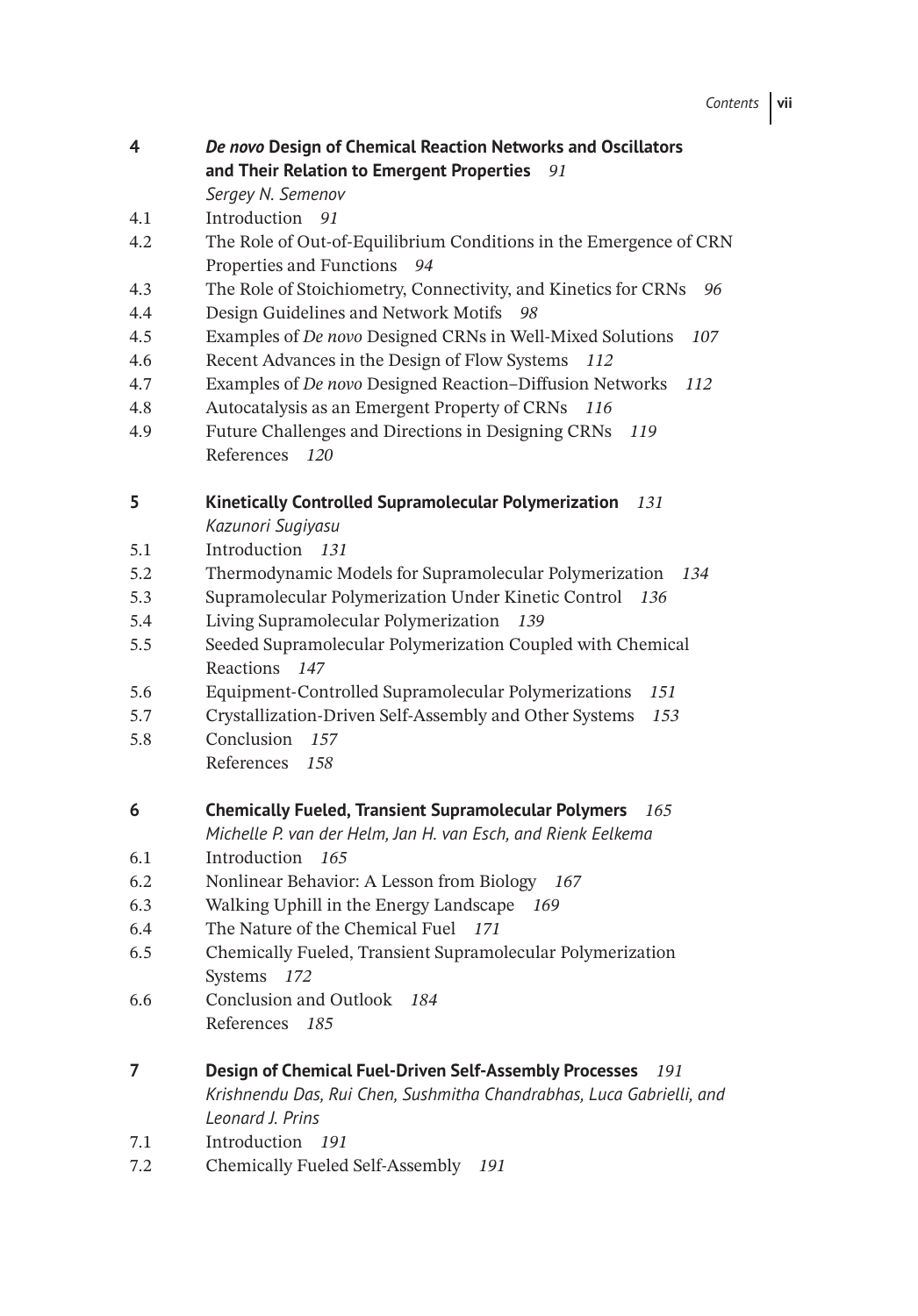- 7.3 Transient Signal Generation Using Gold Nanoparticles *197*
- 7.4 Self-Assembly Under Dissipative Conditions *199*
- 7.5 Out-of-Equilibrium Self-Assembly *201*
- 7.6 Toward Chemical Fuel-Driven Self-Assembly *205*
- 7.7 Outlook *209*
	- References *210*

## **8 Dynamic Combinatorial Chemistry Out of Equilibrium** *215 Kai Liu and Sijbren Otto*

- 8.1 Introduction *215*
- 8.2 Kinetic Control in DCC *217*
- 8.2.1 Introducing Irreversible Reactions into DCLs *217*
- 8.2.1.1 Irreversible Reactions Acting on a Specific Library Member *218*
- 8.2.1.2 Irreversible Reactions Acting on Multiple DCL Members *221*
- 8.2.2 Kinetically Trapped Self-Assembly in DCC *223*
- 8.2.3 Phase Changes in DCC *225*
- 8.2.4 DCC Under Non-equilibrium Conditions *228*
- 8.3 Dissipative DCC *230*
- 8.3.1 Chemically Fueled DCC *231*
- 8.3.2 Light-Driven DCC *231*
- 8.4 Conclusions and Outlook *234* References *236*

**9 Controlling Self-Assembly of Nanoparticles Using Light** *241*

*Tong Bian, Zonglin Chu, and Rafal Klajn*

- 9.1 Introduction *241*
- 9.2 Nanoparticle Surface-Functionalized with Photoswitchable Molecules *242*
- 9.2.1 Azobenzene-Functionalized Nanoparticles *242*
- 9.2.2 Spiropyran-Functionalized Nanoparticles *247*
- 9.3 Assembling Nanoparticles Using Photodimerization Reactions *251*
- 9.4 (De)protonation of Nanoparticle-Bound Ligands Using Photoacids/Photobases *253*
- 9.5 Light-Induced Adsorption of Photoswitchable Molecules *256*
- 9.5.1 Photoswitchable Host–Guest Inclusion Complexes on Nanoparticle Surfaces *256*
- 9.5.2 Nonselective Adsorption of Photoswitchable Molecules *259*
- 9.6 Phase Transitions of Thermoresponsive Polymers Induced by Plasmonic Nanoparticles *261*
- 9.7 Light-Induced Chemical Reduction of Nanoparticle-Bound Ligands *263*
- 9.8 Irreversible Self-Assembly of Nanoparticles *265*
- 9.9 Extension to Microparticles *266*
- 9.10 Summary and Outlook *268* References *269*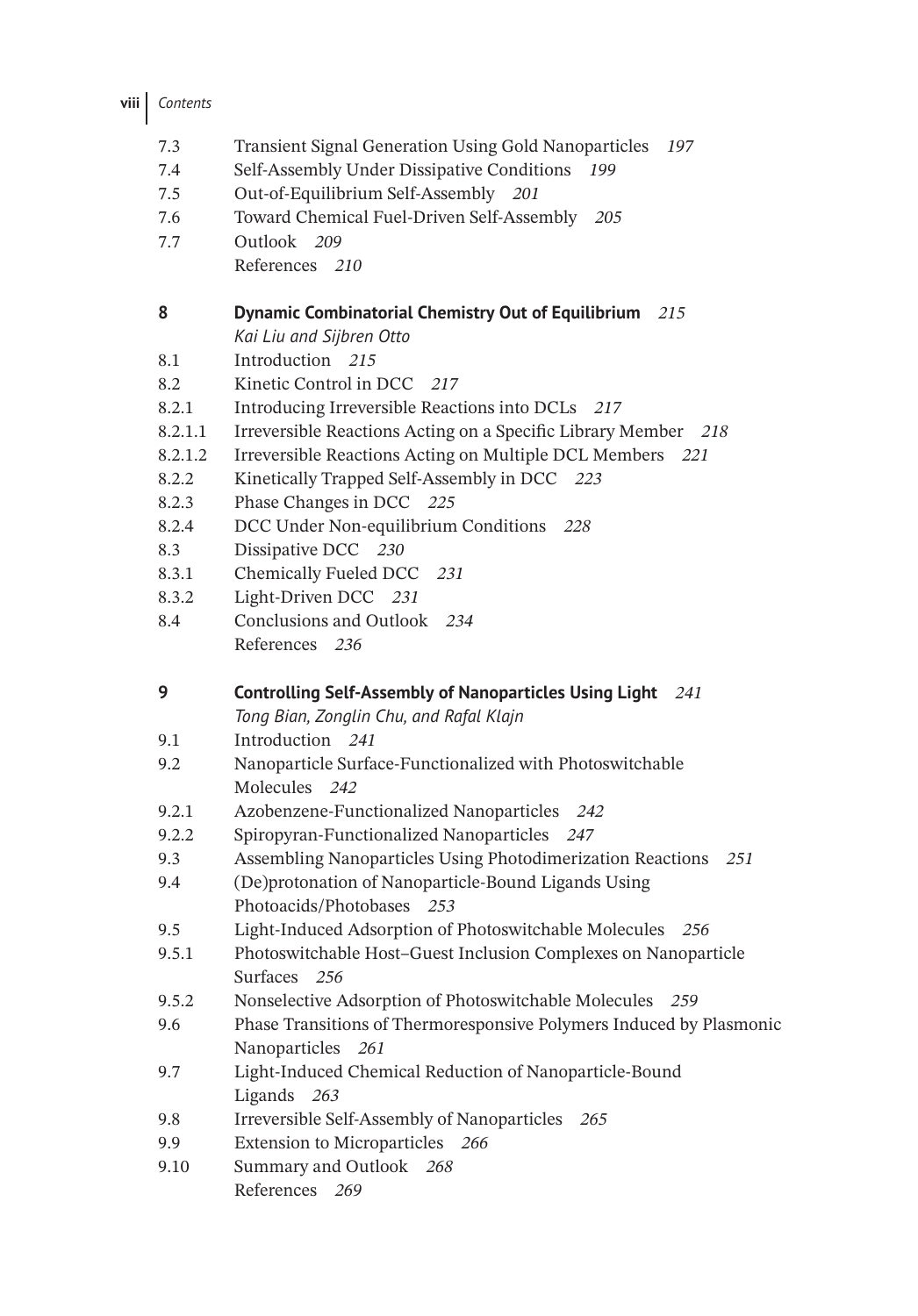| 10       | <b>Photoswitchable Components to Drive Molecular Systems</b><br>Away from Global Thermodynamic Minimum by Light 275<br>Michael Kathan and Stefan Hecht |  |
|----------|--------------------------------------------------------------------------------------------------------------------------------------------------------|--|
| 10.1     | Introduction 275                                                                                                                                       |  |
| 10.2     | Thermodynamic vs. Photodynamic Equilibria 277                                                                                                          |  |
| 10.3     | Manipulating Chemical Reactions and Equilibria with Light 281                                                                                          |  |
| 10.4     | From Shifting Equilibria to Continuous Work Powered by Light 287                                                                                       |  |
| 10.5     | Light to Control Assembly and Create Order 296                                                                                                         |  |
| 10.6     | Conclusion: From Remote Controlling to Driving Processes<br>297<br>References 299                                                                      |  |
| 11       | Out-of-Equilibrium Threaded and Interlocked Molecular                                                                                                  |  |
|          | <b>Structures</b> 305                                                                                                                                  |  |
|          | Massimo Baroncini, Alberto Credi, and Serena Silvi                                                                                                     |  |
| 11.1     | Introduction 305                                                                                                                                       |  |
| 11.1.1   | Metastable, Kinetically Trapped, and Dissipative Non-equilibrium<br>States 307                                                                         |  |
| 11.1.2   | <b>Energy Inputs</b><br>- 309                                                                                                                          |  |
| 11.1.2.1 | Chemical Energy 309                                                                                                                                    |  |
| 11.1.2.2 | Electrical Energy 310                                                                                                                                  |  |
| 11.1.2.3 | Light Energy 310                                                                                                                                       |  |
| 11.1.3   | Mechanically Interlocked Molecules and Their Threaded                                                                                                  |  |
|          | Precursors 311                                                                                                                                         |  |
| 11.2     | Pseudorotaxanes 312                                                                                                                                    |  |
| 11.2.1   | Semirotaxane-Based Molecular Reservoirs 313                                                                                                            |  |
| 11.2.2   | Supramolecular Pumps 315                                                                                                                               |  |
| 11.3     | Rotaxanes 319                                                                                                                                          |  |
| 11.3.1   | Molecular Ratchets<br>319                                                                                                                              |  |
| 11.3.2   | Generation of Non-equilibrium States by Autonomous Energy                                                                                              |  |
|          | Consumption 322                                                                                                                                        |  |
| 11.4     | Catenanes 324                                                                                                                                          |  |
| 11.4.1   | Molecular Switches and Energy Ratchets 325                                                                                                             |  |
| 11.4.2   | Autonomous Chemically Fueled Catenane Rotary Motors<br>327                                                                                             |  |
| 11.5     | Conclusions<br>331                                                                                                                                     |  |
|          | Acknowledgments 332                                                                                                                                    |  |
|          | References 332                                                                                                                                         |  |
| 12       | Light-driven Rotary Molecular Motors for Out-of-Equilibrium<br>Systems 337                                                                             |  |
|          | Anouk S. Lubbe, Cosima L.G. Stähler, and Ben L. Feringa                                                                                                |  |
| 12.1     | Introduction<br>337                                                                                                                                    |  |
| 12.2     | Design and Synthesis of Light-driven Rotary Motors<br>339                                                                                              |  |
| 12.3     | Tuning the Properties of Molecular Motors<br>342                                                                                                       |  |
| 12.4     | Molecular Motors as Out-of-Equilibrium Systems 346                                                                                                     |  |
| 12.5     | Single Molecules Generating Work on the Nanoscale<br>348                                                                                               |  |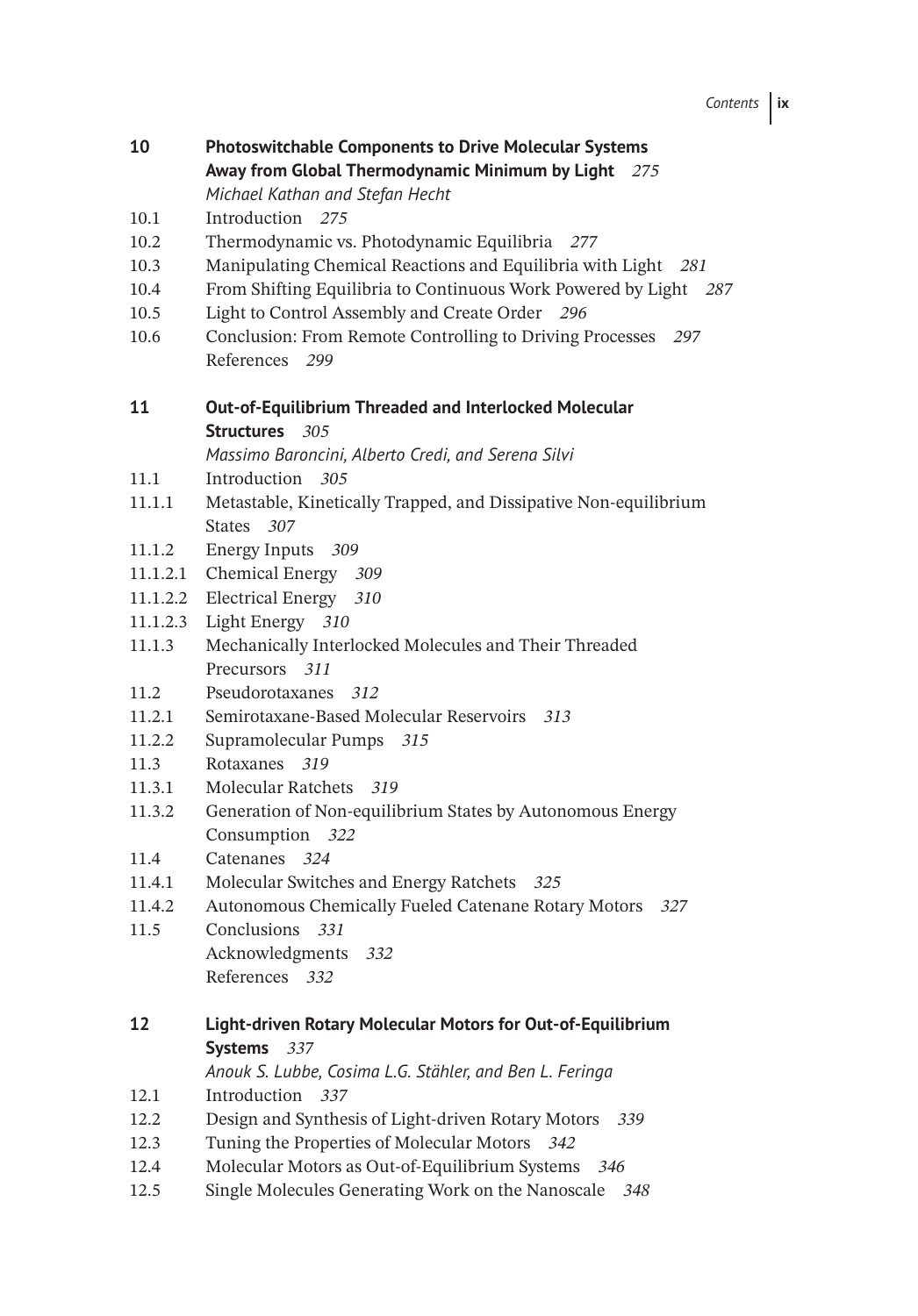| x | Contents |
|---|----------|
|   |          |

- 12.5.1 Molecular Stirring *349*
- 12.5.2 Amplifying Motor Function *350*
- 12.6 Immobilization *352*
- 12.6.1 Surface-Attached Molecular Motors *352*
- 12.6.2 3D Networks *355*
- 12.7 Liquid Crystals and Polymer Doping *358*
- 12.7.1 Liquid Crystals *358*
- 12.7.2 Polymer Doping *361*
- 12.8 Self-assembled Systems *364*
- 12.9 Conclusion *368* References *369*

## **13 Design of Active Nanosystems Incorporating Biomolecular Motors** *379*

*Stanislav Tsitkov and Henry Hess*

- 13.1 Introduction *379*
- 13.2 Active Nanosystem Design *381*
- 13.3 Biological Components of Active Nanosystems *384*
- 13.3.1 Microtubules *385*
- 13.3.2 Kinesin *387*
- 13.3.3 Dynein *388*
- 13.3.4 Actin Filaments *388*
- 13.3.5 Myosin *389*
- 13.4 Interactions Between Components of Active Nanosystems *389*
- 13.4.1 Filament Response to External Load *390*
- 13.4.2 Motor–Filament Interactions *390*
- 13.4.3 Filament–Filament Interactions *392*
- 13.4.4 Filament–Cargo Interactions *392*
- 13.4.5 Motor–Surface Interactions *393*
- 13.5 Implementations of Active Nanosystems *393*
- 13.5.1 Delivering Cargo in Active Nanosystems *394*
- 13.5.2 Sensing Using Active Nanosystems *396*
- 13.5.2.1 Biosensors *396*
- 13.5.2.2 Surface Characterization *396*
- 13.5.2.3 Force Measurements *397*
- 13.5.3 Controlling the Behavior of Active Nanosystems *397*
- 13.5.3.1 Passive Control *397*
- 13.5.3.2 Active Control *398*
- 13.5.4 Extending the Lifetime of Active Nanosystems *398*
- 13.5.5 Higher-Order Structure Generation *399*
- 13.5.6 Simulating Active Nanosystems in the Inverted Motility Configuration *399*
- 13.5.7 Active Nanosystems Employing the Native Motility Configuration *401*
- 13.5.7.1 Biological Importance *401*
- 13.5.7.2 Active Nanosystems *401*